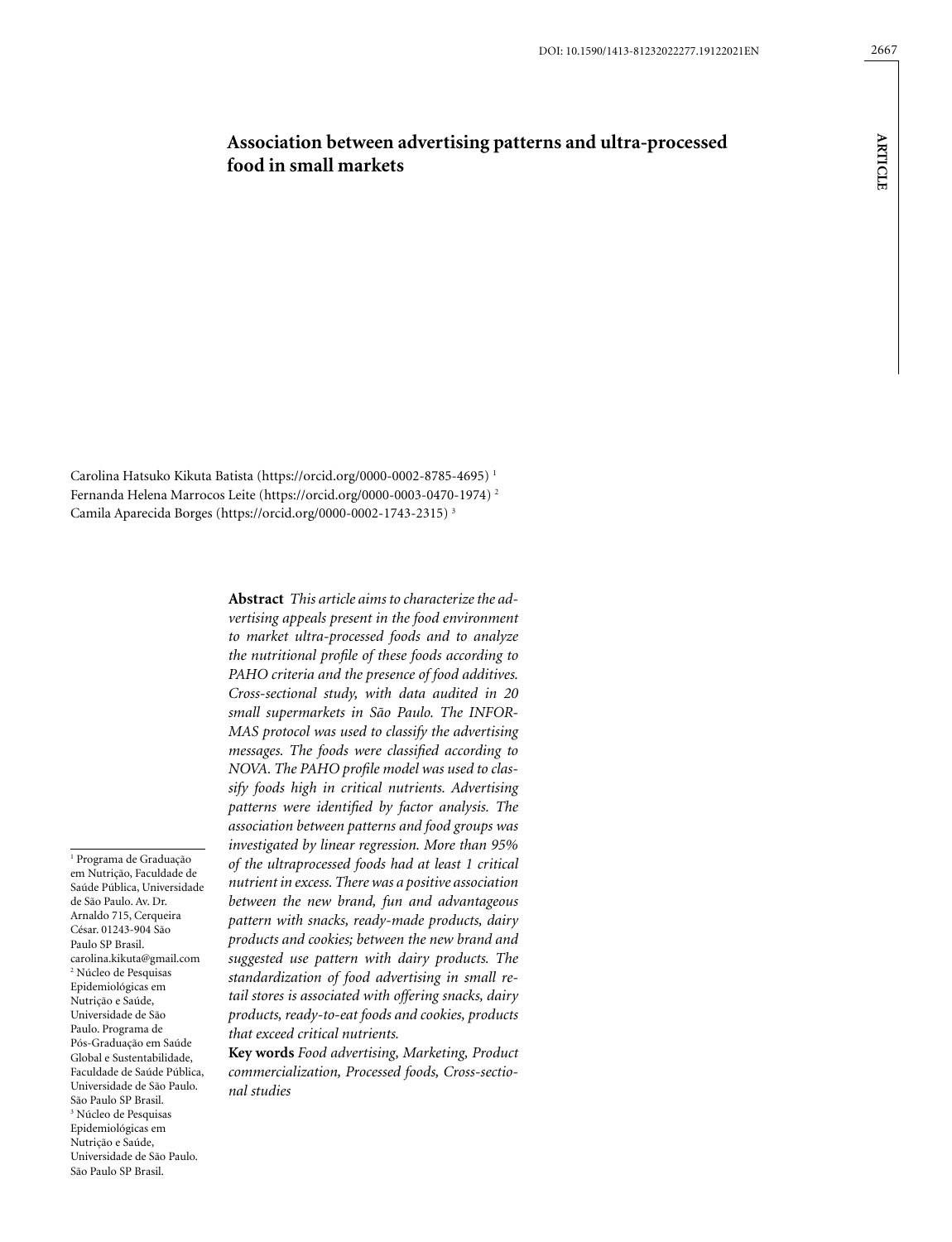### **Introduction**

The food environment is the physical, economic, political and socio-cultural context in which consumers engage with the food system to make their decisions about acquiring, preparing and consuming food<sup>1</sup>. Recent conceptual models describe the food environment as a critical place in the food system to implement interventions to support sustainable diets and address the global syndemic of obesity, undernutrition and climate change, emphasizing its importance for food choices<sup>2</sup>. The food environment is complex and multidimensional and influences eating patterns3 . This environment can present a risk factor for obesity and an unbalanced and unhealthy diet when it poses obstacles such as cost, difficulties accessing and lack of availability of healthy food, advertising of ultra-processed products and lack of information<sup>4</sup>

The consumer food environment is the space in which food is available, where it is possible to plan and make purchases to prepare meals. This environment includes food retailers, such as supermarkets, grocery stores, fresh food markets, markets, restaurants and bars<sup>5</sup>. Within these spaces, factors such as food availability, price, placement on store shelves and advertising influence food choices, food consumption and spending on food<sup>6,7</sup>.

Data from Brazilian population surveys<sup>8</sup> show a relationship between the recent increase in consumption of ultra-processed foods and obesity and other chronic non-communicable diseases4 . Ultra-processed foods are generally high in sugars, fats and sodium, low in fiber, vitamins and minerals, and contain a range of synthetic additives. In addition, they tend to be aggressively marketed and widely available in the consumer food environment, especially in supermarkets<sup>9</sup>.

A study in Brazil found that shopping in supermarkets is associated with an increase in the purchase of ultra-processed foods<sup>10</sup> and that supermarkets are the most common food shopping choice. In supermarkets, customers are exposed to a range of marketing strategies that use different methods to appeal to customers, including packaging and labelling, product placement, promotional pricing and brand advertsing<sup>11</sup>.

The marketing of ultra-processed foods is one of the most important factors influencing the purchase and consumption of these foods, especially among children and adolescents<sup>12</sup>. The range of advertsing methods used by food retailers, including displays, posters and overhanging signage, promotional leaflets and flyers, and promotional islands encourage impulse buying and the purchase of unhealthy foods<sup>13</sup>. Advertising messages using nutrition and health claims increase consumers' perceptions of the healthiness of foods, even when the claim is not consistent with the real nutrition value of the food $14$ .

According to the literature, the marketing strategies used by food retailers can either favor or hinder the purchase of healthy food<sup>15</sup>. Brazil's regulatory agency, ANVISA, recently issued new labelling requirements for packaged food products (RDC Resolution n. 429/2020), advancing the debate on nutrition labelling on commercial foods and beverages. However, gaps remain in the discussion of advertising on food packaging and in the consumer food environment. Further research is therefore warranted to investigate the relationship between advertising in the consumer food environment and sales of foods high in critical nutrients like salt, fat and sugar. The evidence produced by such studies can provide valuable inputs to help shape policies regulating the marketing and labelling of foods and beverages in the food environment, thus assisting consumers to make healthy food choices. To promote the creation of healthy food environments it is vital to explore the relationship between advertising claims and the nutrient content of foods available in the consumer environment. To this end, the aim of this study was to characterize the advertising claims used in the consumer food environment to sell ultra-processed foods and analyze the nutrient profile of these types of products according to the criteria adopted by the Pan American Health Organization (PAHO) and presence of food additives.

#### **Methodology**

#### **Study design and sample**

We conducted a cross-sectional study using data from advertising messages on ultra-processed foods and beverages collected in the consumer food environment. Convenience sampling was used to select a group of small grocery stores (up to three checkouts) $17$  in three cities in the Metropolitan Region of Sao Paulo. Twenty grocery stores were visited (10 in Osasco-SP, three in São Paulo-SP and seven in São Bernardo do Campo-SP). Using Google Maps, we selected stores located within a 2km-radius from the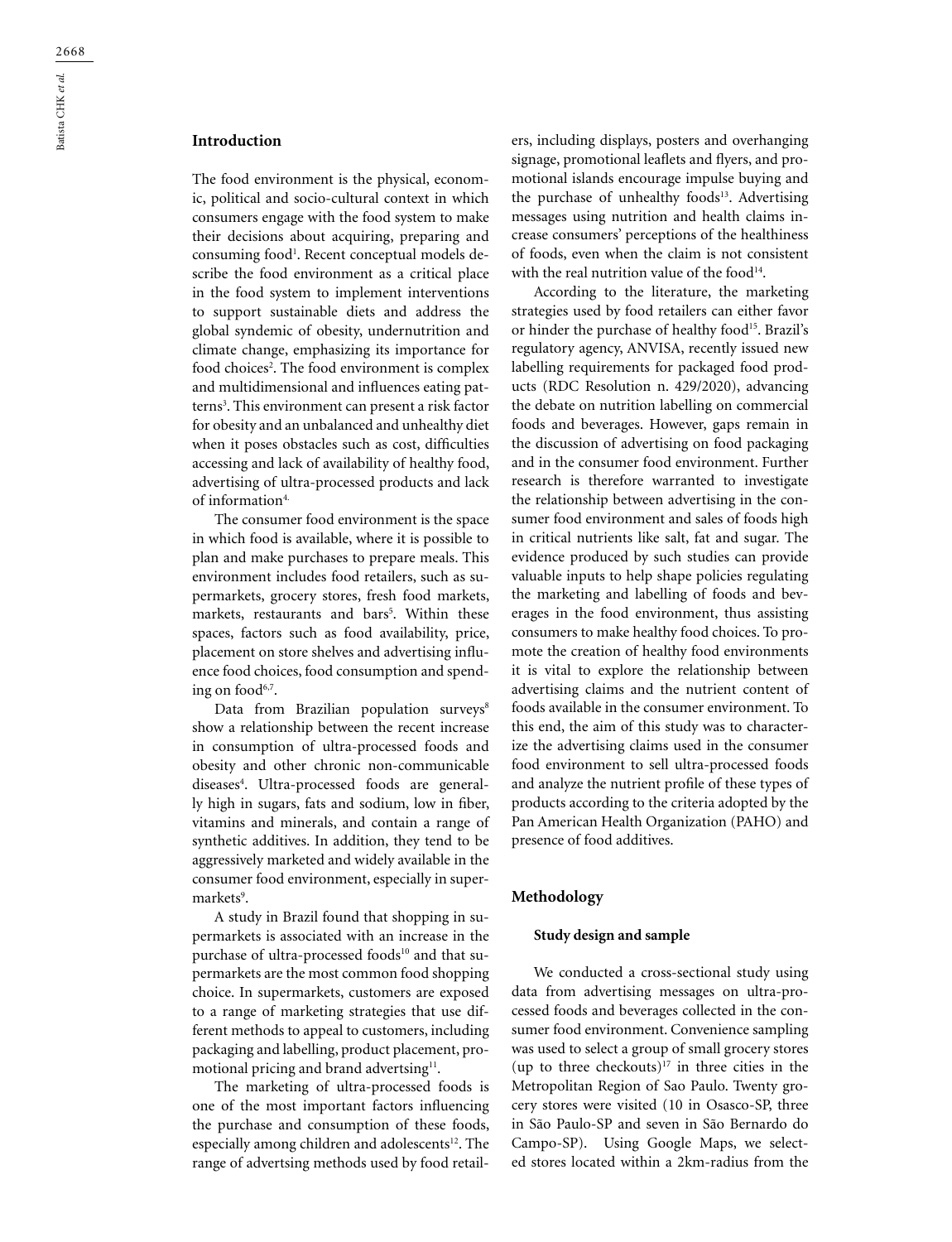2669

researchers' place of study and residence to facilitate access to the establishments. The stores selected in Osasco and São Bernardo do Campo were located in low-income neighborhoods, while those in São Paulo were from middle to high-income neighborhoods.

#### **Consumer food environment audit**

We carried out an internal audit of the grocery stores using the previously validated AU-DITNOVA audit instrument<sup>18</sup>. For the purposes of this study, only the 18 ultra-processed foods considered by the AUDITNOVA were assessed. The instrument was adapted to capture information on the marketing strategies used in the stores. The researchers identified which of the 18 foods were sold in the store and recorded the advertising messages related to each food in their entirety (for example: Practicing joy is good for you! Now even more crispy! Give it try!). The messages were codified and grouped into categories with similar themes following a specific protocol described below. The researchers were previously trained to use the data collection protocols developed for the application of AUDIT-NOVA18. The data were collected in July and August 2018.

#### **Study variables**

The advertising messages were grouped into nine categories of advertising claims adapted from the INFORMAS (International Network for Food and Obesity/non-communicable Diseases Research, Monitoring and Action Support) Protocol – Food Promotion Module<sup>19</sup>. The aim of the protocol is to provide guidance on the monitoring of food marketing in different countries. The following categories were used: 1. Sensory-based characteristics (taste, texture, appearance, aroma); 2. New brand development; 3. Suggested use (e.g. great for lunchboxes); 4. Suggested users are children or whole family; 5. Emotive claims (fun, feelings, popularity); 6. Puffery (claiming to be advantageous over other products); 7. Convenience; 8. Price (promotions and gifts); 9. Health and nutrition.

#### **Classification of food groups**

To facilitate data organization and analysis, the foods were grouped according to the ultra-processed food groups considered by the NOVA food classification<sup>9</sup> as follows: sweets snacks (ice cream, jellies, chocolate, chewing gum and candies), savory snacks (corn chips, popcorn), fats and oils (margarines), ready-to-eat foods -(instant noodles, soups, ready-made seasonings), reconstituted meats (sausages, salami, bologna, ham), sugar-sweetened beverages (soft drinks, powdered juices, nectar), dairy products (milk drinks, cream cheese), baked products (cakes, breads and farofas), cookies and crackers (cookies, crackers, sandwich cookies), sugary cereals (breakfast cereals, cereal bars).

#### **Processing of nutrient content data**

We collected information on ingredients and nutrients (macro and micronutrients) from the food ingredient lists and nutrient facts labels. All items on the list were included except food additives, which were analyzed separately. Information on additives was collected from the manufacturers' website. When the information was not available on the manufacturers' website, it was collected in the stores.

The additives were grouped as follows: emulsifiers (lecithin, mono and diglycerides of fatty acids, and maltodextrin)<sup>20</sup>; acidulants (citric, lactic, malic, acetic, fumaric, sorbic and phosphoric acids)21; and three groups of sweeteners (non-caloric artificial – aspartame, sucralose, saccharin and acesulfame potassium; non-caloric natural – stevia; and caloric – sorbitol, mannitol, lactitol and isomalt)<sup>16</sup>.

The macro and micronutrients were calculated per 100 grams or 100 ml. As it is not mandatory for food manufacturers to declare the free sugars content on the nutrient facts label in Brazil, based on PAHO criteria<sup>16</sup>, we estimated free sugars content based on the total sugars content declared on the nutrient facts label. However, as it is also not mandatory for manufacturers to declare the total sugars content on the nutrient facts label, only 41% of the products declared the sugar content. For sugar-sweetened beverages and dairy products with sugar on the ingredient list, total sugars content was therefore estimated based on carbohydrate content per 100g/ml using the definition of total sugars established in the nutrient profile model proposed by the WHO Regional Office for Europe<sup>22</sup>.

To determine whether the ultra-processed food was nutritionally unbalanced, we used the PAHO Nutrient Profile Model<sup>16</sup> for critical nutrients. The following critical nutrients were analyzed: free sugars, sodium, total fats, saturated fats and other sweeteners. We did not include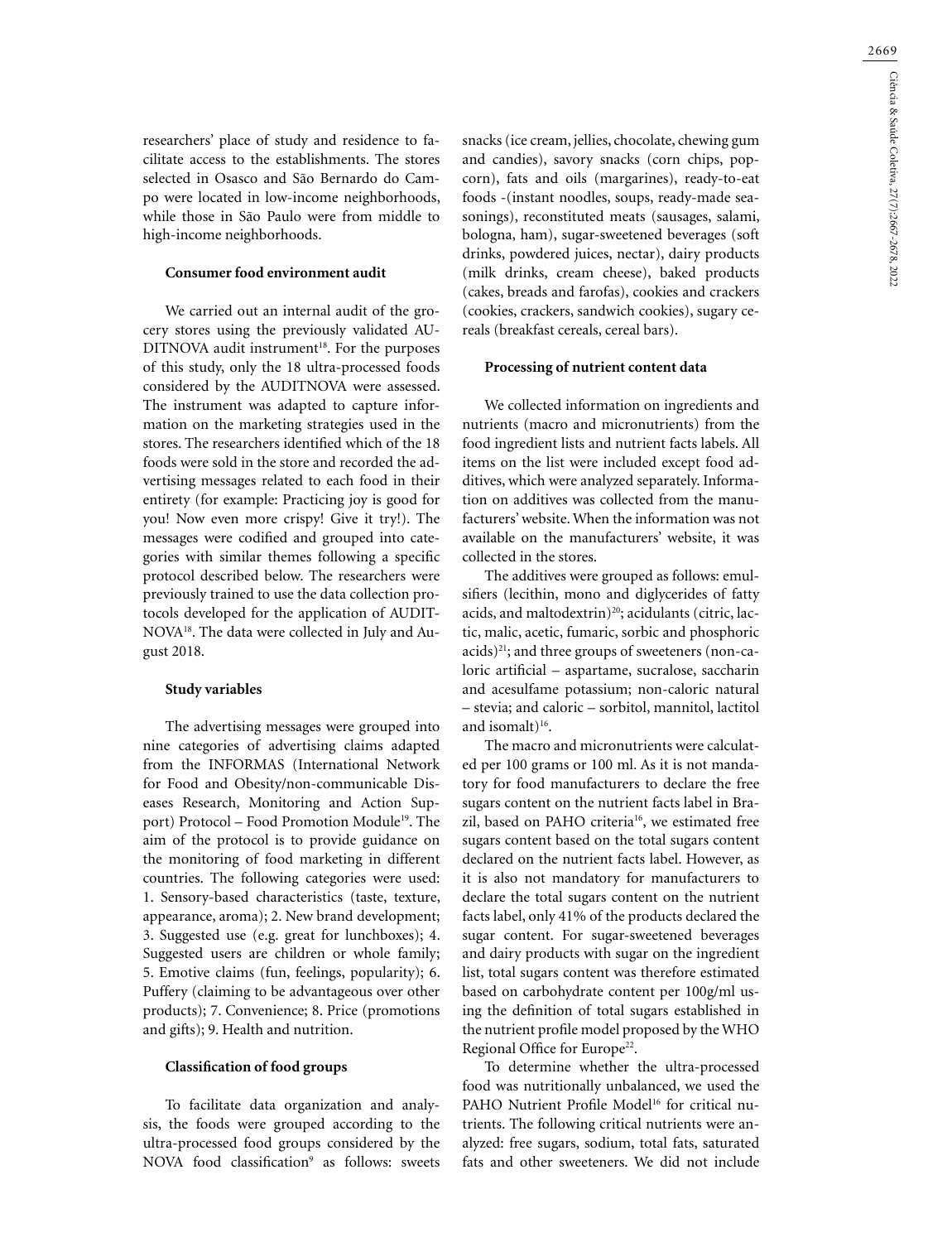trans fats because, despite the inclusion of this information on food labels being mandatory since 2003, a study reported that current legislation fails to ensure that manufacturers provide clear information about the trans fat content of packaged foods<sup>23</sup>. The following cutoff points set out in the PAHO Nutrient Profile Model<sup>16</sup> were used to classify whether a food was high in a critical nutrient: sodium  $\geq 1$  mg of sodium per kcal; free sugars  $\geq 10\%$  of total energy value comes from free sugars; saturated fats  $\geq 10\%$  of total energy value comes from saturated fats<sup>16</sup>.

#### **Statistical analysis**

Exploratory factor analysis was used to determine patterns of advertising claims related to food groups. This method was chosen because we did not know which potential combinations of advertising claims to expect for each ultra-processed food group. The Kaiser-Meyer-Olkin (KMO) test was used to measure sampling adequacy and how suited the data was for factor analysis, where a value of > 0.6 indicates that sampling is adequate. The following criteria were used to determine the number of factors to retain in the exploratory factor analysis: eigenvalue  $> 1.0$  and Cattell's scree test. Orthogonal rotation was performed using the varimax method, which adjusts the factors to find a better distribution of factor loadings, producing a simpler and more easily interpretable structure of factors. Factor loadings after rotation of > 0.20 were taken to indicate an advertising claim pattern. After extracting the factors, we calculated standardized scores for each factor and each food group, where the higher the score, the stronger the association with the food group.

The variables were analyzed using descriptive statistics (means and 95% confidence intervals and relative frequencies of the presence of critical nutrients and additives in each food group). Linear regression models were used to measure the association between advertising claims patterns and food groups, where the outcomes were the pattern scores and the exposure variables were the food groups. A correlation coefficient of > 1.0 was considered to indicate a strong positive association. Statistical analyses were performed using Stata version 15.

The purpose and procedures of the study and possible risks were explained to the store owners and each owner signed an informed consent form. The study protocol was approved by the research ethics committee (CAAE N° 69045917.5.0000.5421).

### **Results**

A total of 202 advertising messages were identified in the 20 stores audited by this study. The ultra-processed foods that accounted for the largest share of advertising messages were sugar-sweetened beverages (28.2%), followed by baked goods and cookies and crackers (both 25.8%), reconstituted meats (16.8%), and sweet snacks (10.9%).

Table 1 shows the mean content of macro and micronutrients per 100 g/ml for each ultra-processed food group. The groups that showed the highest means for energy value were savory snacks, cookies and crackers and sugary cereals, respectively, while the groups with the highest carbohydrate content were cookies and crackers, sugary cereals and savory snacks, respectively. The group with the highest mean protein content was reconstituted meats. The groups with the highest mean fat content were savory snacks and reconstituted meats, while the groups with the highest mean saturated fat content were margarines and savory snacks. The highest mean total sugar contents were found in sweet snacks and sugary cereals, while the groups with the highest mean sodium content were ready-to-eat foods and reconstituted meats. Sugary cereals had the highest mean fiber content.

The analysis of the critical nutrients showed that more than 80% of sweet snacks were high in free sugars and more than 50% were high in total and saturated fats. All ready-to-eat foods were high in sodium and more than 70% of cookies and crackers were high in total fats. The overwhelming majority of ultra-processed foods (more than 95%) were high in at least one critical nutrient (Table 2).

The foods with the highest mean number of ingredients (excluding additives) were sugary cereals (14.9), reconstituted meats (10.8) and savory snacks (10.2), while the foods with the highest number of additives were dairy products (13.3), reconstituted meats (11.3) and fats and baked goods (approximately nine each). With regard to types of additives, 50% of dairy products contained emulsifiers and sweeteners and 66.6% contained acidulants; almost 30% of reconstituted meats contained acidulants; 85% of baked goods contained emulsifiers and 38,5% contained sweeteners; and approximately 30% of sugar-sweetened beverages contained sweeteners (Table 3).

Four patterns of advertising claims were identified: Pattern 1, which we named the "new brand, fun and advantageous pattern" and con-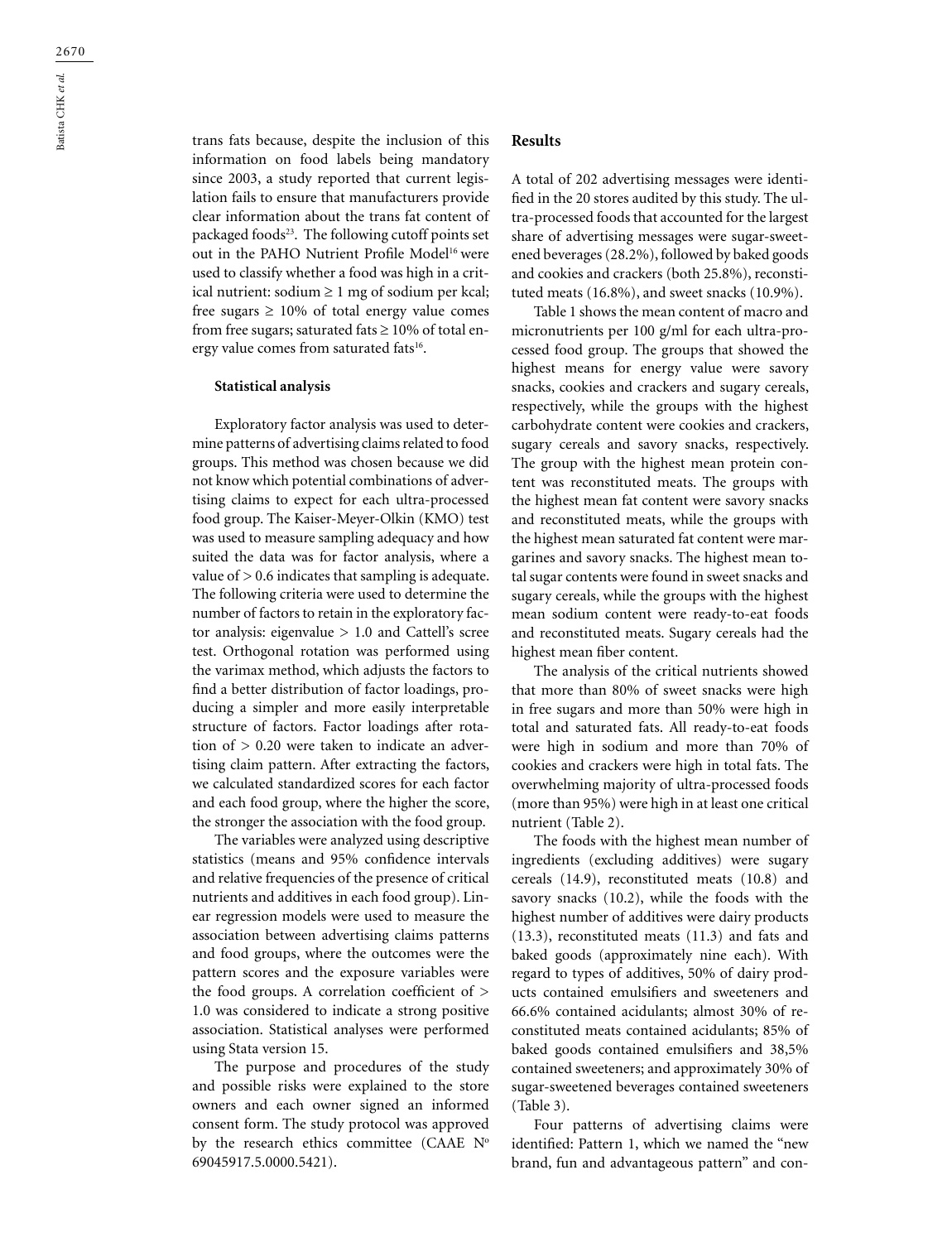|                           |                | Energia (kcal)       | Carbohydrate (g)       | Protein (g)             | Total $fat(g)$    |  |
|---------------------------|----------------|----------------------|------------------------|-------------------------|-------------------|--|
| Food groups               | $\mathbf n$    | <b>Mean (95% CI)</b> | <b>Mean (95% CI)</b>   | Mean (95% CI)           | Mean (95% CI)     |  |
| Sweet snacks              | 22             | 284.6 (227.2; 341.9) | 44.5 (35.4; 53.5)      | 7.4(3.3; 11.5)          | 8.9(4.4; 13.3)    |  |
| Savory snacks             | 17             | 480.0 (452.0; 508.0) | 56.7 (53.7; 59.7)      | 5.9(5.4; 6.4)           | 25.5 (21.9; 29.0) |  |
| Fats and oils             | $\overline{4}$ | $720.0(-)$           | $0.0(-)$               | $0.0(-)$                | $80.0(-)$         |  |
| Ready-to-eat foods        | 16             | 223.1 (190.7; 255.4) | 30.2 (22.8; 37.7)      | 18.6 (12.3; 24.9)       | 1.4(0.8; 3.7)     |  |
| Reconstituted meats       | 34             | 299.9 (207.7; 392.1) | 2.9(2.1; 3.7)          | 18.9 (13.1; 24.6)       | 21.8 (13.7; 29.8) |  |
| Sugar-sweetened beverages | 57             | 122.5(84.9;160.0)    | 25.9(18.3; 33.5)       | $0.0(-)$                | $0.0(-)$          |  |
| Dairy products            | 6              | 242.7 (133.4; 351.9) | 31.7(0.8; 62.5)        | 6.2(4.2; 8.3)           | 9.8(1.0; 20.5)    |  |
| Baked goods               | 26             | 334.8 (308.3; 361.4) | 55.4 (51.3; 59.4)      | 6.1(5.2; 6.9)           | 10.0(7.5; 12.4)   |  |
| Cookies and crackers      | 11             | 451 (443.7; 458.4)   | 66.4(64.6; 68.2)       | 7.9(6.9; 8.9)           | 16.4(15.1; 17.6)  |  |
| Sugary cereals            | 9              | 387.4 (349.8; 425.0) | 58.5 (33.7; 83.3)      | 6.1(2.7; 9.5)           | 4.4(3.0; 11.8)    |  |
|                           |                | Saturated fat (g)    | <b>Estimated total</b> | Sodium (mg)             | Fiber $(g)$       |  |
| Food groups               |                |                      | sugar(g)               |                         |                   |  |
|                           | $\mathbf n$    | Mean (95% CI)        | Mean (95% CI)          | <b>Mean (95% CI)</b>    | Mean (95% CI)     |  |
| Sweet snacks              | 22             | 4.6(2.2; 7.1)        | 33.6(24.1; 43.1)       | 356.6 (76.1; 637.1)     | 0.7(0.2; 1.2)     |  |
| Savory snacks             | 17             | 9.6(7.9; 11.2)       | 0.6(0.0; 1.2)          | 537.9 (485.5; 590.2)    | 1.9(0.4; 3.4)     |  |
| Fats and oils             | $\overline{4}$ | 23.0 (21.0; 25.0)    | $0.0(-)$               | 622.5 (607.7; 637.3)    | $0.0(-)$          |  |
| Ready-to-eat foods        | 16             | 0.7(0.3; 1.8)        | 21.0(14.9; 26.9)       | 1670.2 (1393.2; 1947.3) | 0.4(0.1;0.9)      |  |
| Reconstituted meats       | 34             | 8.3(5.0; 11.5)       |                        | 1319.6 (1003.7; 1635.5) | 0.3(0.1; 0.45)    |  |
| Sugar-sweetened beverages | 57             | $0.0(-)$             | 23.2(16.5; 30.0)       | 180.2 (77.1; 283.2)     | 0.6(0.4; 1.7)     |  |
| Dairy products            | 6              | 6.2(0.6; 12.9)       | 6.7(3.9; 9.5)          | 157.1(2.1; 316.3)       | 1.5(0.2; 3.3)     |  |
| Baked goods               | 26             | 3.2(2.4; 3.9)        | $31.7(-)$              | 343.2 (295.6; 390.8)    | 3.3(2.2; 4.5)     |  |
| Cookies and crackers      | 11             | 6.1(4.5; 7.8)        | 16.9(4.4; 29.4)        | 469.1 (331.5; 606.7)    | 3.8(1.8; 5.7)     |  |
| Sugary cereals            | 9              | 0.6(0.6; 1.9)        | 29.9 (21.4; 38.4)      | 305.9 (236.4; 375.4)    | 6.2(2.9; 9.4)     |  |

**Table 1.** Mean content of macro and micronutrients per 100g/ml of the ultra-processed food groups using advertising claims in the consumer food environment. São Paulo, 2018.

95%CI: 95% confidence interval.

\* Food groups: sweets snacks – ice cream, jellies, chocolate, chewing gum and candies; savory snacks – corn chips, popcorn; fats and oils – margarines; ready-to-eat foods – instant noodles, soups, ready-made seasonings; reconstituted meats – sausages, salami, bologna, ham; sugarsweetened beverages – soft drinks, powdered juices, nectar; dairy products – milk drinks, cream cheese; baked products – cakes, breads and farofas; cookies and crackers – cookies, crackers, sandwich cookies; sugary cereals – breakfast cereals, cereal bars.

Source: Authors.

sisted of new brand development, suggested use (e.g. great for lunchboxes), emotive (fun, feelings, popularity), and puffery (claiming to be advantageous over other products) claims; Pattern 2, which included emotive claims and was named the "fun and popular" pattern; Pattern 3, named the "healthy and nutritious" pattern, containing health and nutrition claims; and Pattern 4, made up of new brand development and suggested use claims and named the "new brand and suggested use" pattern (Table 4).

The results of the linear regression analysis showed a positive association between Pattern 1 – New brand, fun and advantageous and savory snacks, ready-to-eat foods, dairy products, and cookies and crackers, and between Pattern 4 – New brand and suggested use and dairy products, and a negative association between Pattern 2 – Fun and popular and reconstituted meats. The positive associations indicate that the number of these claim patterns are higher in the respective food groups, showing that these groups are more likely to be associated with these patterns. No statistically significant associations were found between Pattern 3 – Healthy and nutritious and the food groups (Table 5).

### **Discussion**

Our findings show an association between different types of advertising claims and specific groups of ultra-processed foods. Savory snacks, ready-to-eat foods, dairy products and cookies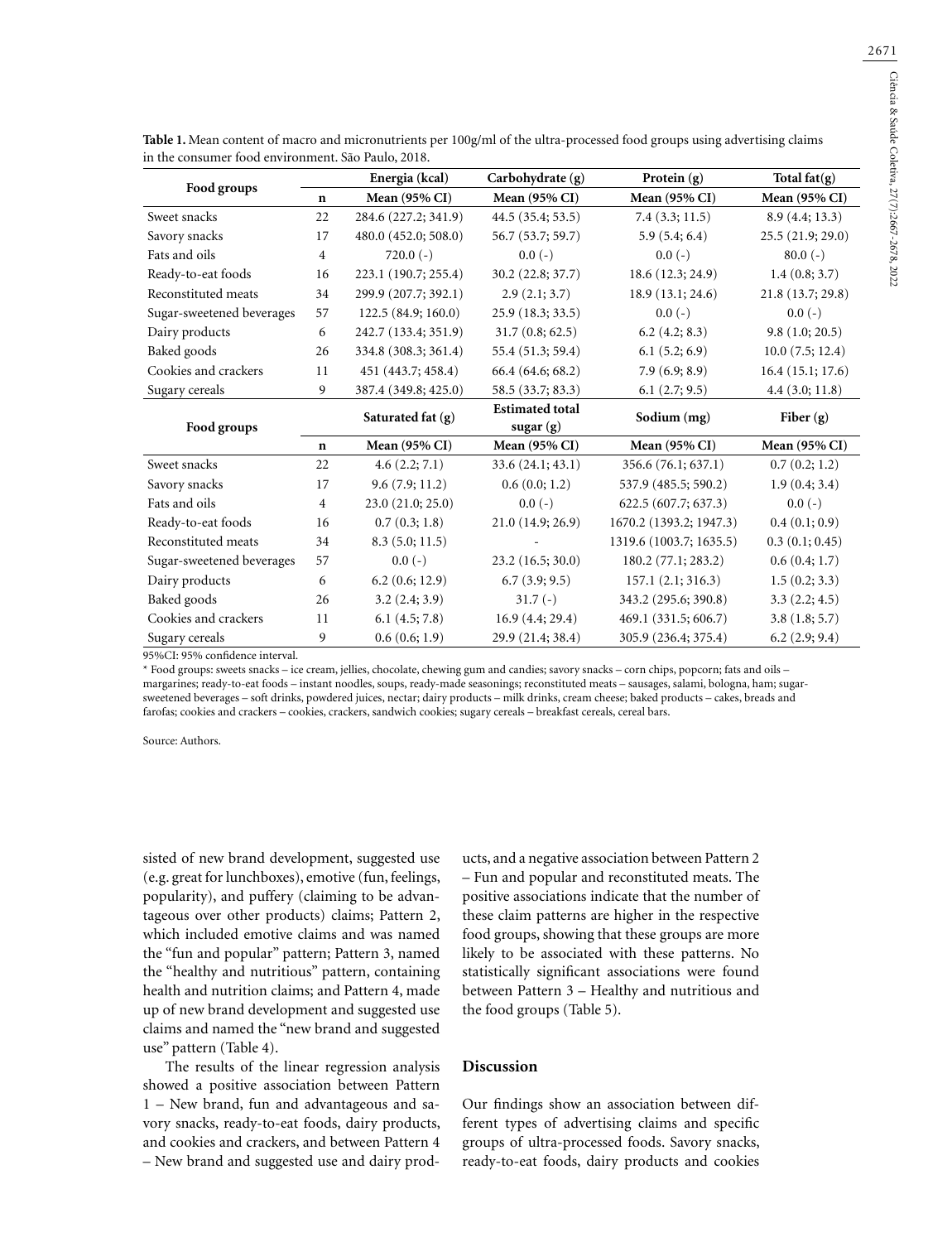Batista CHK *et al.*

**Ultra-processed food groups\* High in free sugars (%) High in total fats (%) High in saturated fats (%)** Sweet snacks 81.8 54.6 54.6 Savory snacks 6.0 100.0 100.0 82.4 Fats and oils **100.0** 100.0 100.0 100.0 100.0 Ready-to-eat foods 31.3 6.3 6.3 Reconstituted meats **0.0** 85.3 94.1 Sugar-sweetened beverages 94.7 0.0 0.0 Dairy products 33.3 50.0 66.7 Baked goods 3.9 34.6 53.9 Cookies and crackers 27.3 72.7 63.6 Sugary cereals 88.9 11.1 0.0 **Ultra-processed food groups High in sodium (%) Sweetener (%) High in at least 1 critical nutrient (%)** Sweet snacks 18.2 27.3 95.5 Savory snacks 64.7 0.0 100.0 100.0 Fats and oils **help in the contract of the contract of the contract of the contract of the contract of the contract of the contract of the contract of the contract of the contract of the contract of the contract of the con** Ready-to-eat foods 100.0 0.0 0.0 100.0 100.0 Reconstituted meats 100.0 0.0 0.0 100.0 Sugar-sweetened beverages 26.3 28.1 100.0 Dairy products 33.3 50.0 100.0 Baked goods 53.9 38.5 100.0 Cookies and crackers  $54.6$  0.0 100.0 Sugary cereals 33.3 0.0 100.0 100.0

**Table 2.** Relative frequency of critical nutrients in the ultra-processed food groups using advertising claims in the consumer food environment according to the PAHO Nutrient Profile Model (n = 202). São Paulo, 2018.

\* Food groups: sweets snacks – ice cream, jellies, chocolate, chewing gum and candies; savory snacks – corn chips, popcorn; fats and oils – margarines; ready-to-eat foods – instant noodles, soups, ready-made seasonings; reconstituted meats – sausages, salami, bologna, ham; sugar-sweetened beverages – soft drinks, powdered juices, nectar; dairy products – milk drinks, cream cheese; baked products – cakes, breads and farofas; cookies and crackers – cookies, crackers, sandwich cookies; sugary cereals – breakfast cereals, cereal bars.

Source: Authors.

and crackers were associated with a wider variety of advertising claims (Pattern 1 – New brand, fun and advantageous), illustrating that retailers and food manufacturers use a diverse range of strategies to promote these products. In addition, more than 95% of the foods available in the stores assessed by this study were nutritionally unbalanced, exceeding the limits set by the PAHO for at least one critical nutrient and illustrating the mass exposure of consumers to unhealthy foods.

As mentioned above, the stores assessed by the present study located in Osasco and São Bernardo do Campo were located in low-income neighborhoods. A study in Brazil conducted in Jundiaí-SP showed that the concentration of small food retailers is higher in low-income neighborhoods with low levels of education located in urban peripheries $24$ . A nationwide study conducted by the Interministerial Chamber of Food and Nutrition Security (CAISAN) in 2018 showed a predominance of "mixed food retailers" (which sell both healthy and unhealthy food) over other types of retailers. This classification of retailer proposed by CAISAN includes grocery stores with similar characteristics to those of our sample<sup>5</sup>.

A study by Machado et al. undertaken in 2018 using data from the 2008/2009 National Household Budget Survey reported that the traditional retailer purchasing pattern (markets and street vendors, small grocery stores, small farmers, butchers) resulted in a lower share of ultra-processed foods in food purchases than the supermarket pattern<sup>10</sup>. However, while the study showed that purchasing food in small retailers was associated with the purchase of healthier food, it did not assess food marketing. According to conceptual models of the food environ-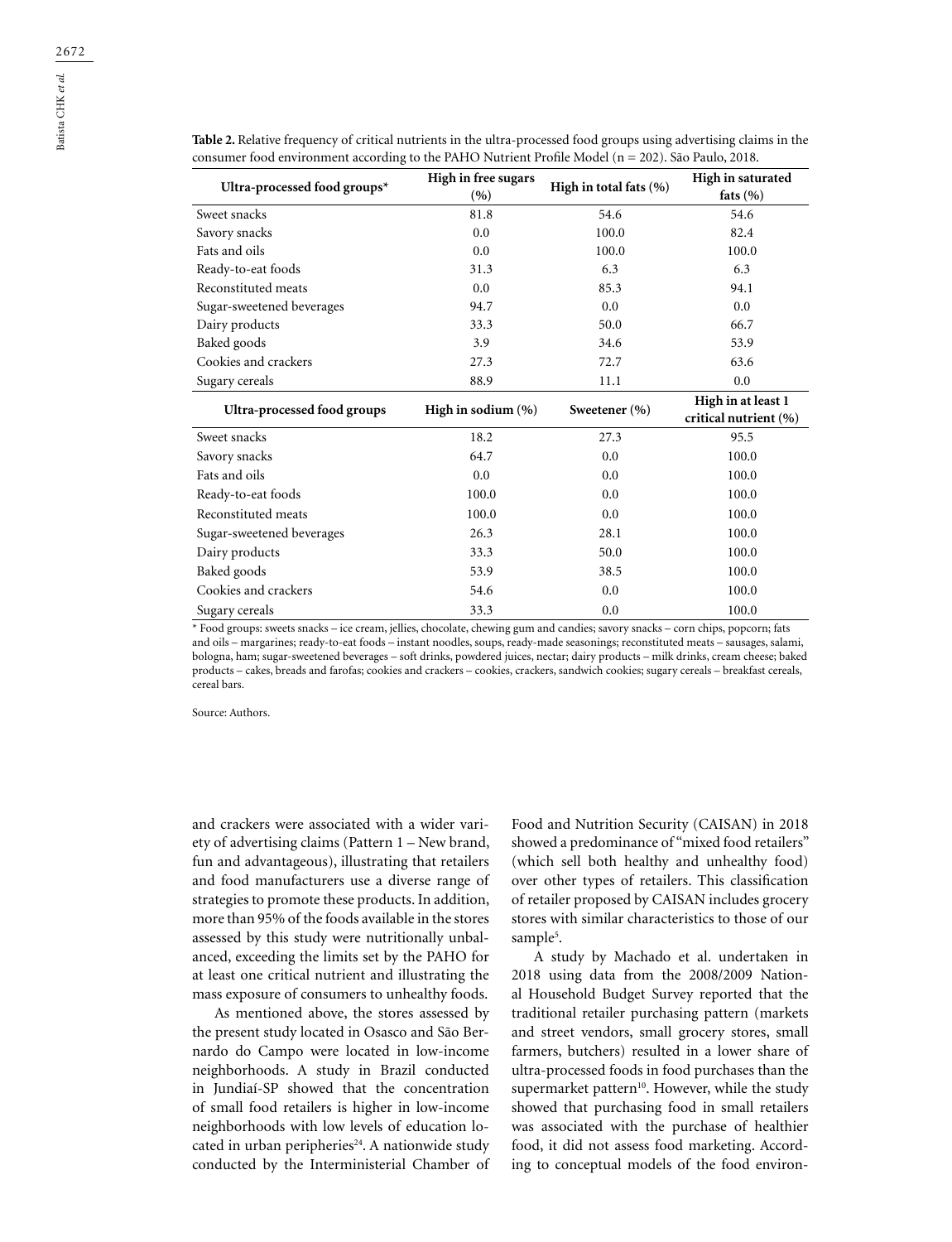| Table 3. Mean number of ingredients and additives and absolute and relative distribution of presence of additives  |
|--------------------------------------------------------------------------------------------------------------------|
| in ultra-processed food groups using advertising claims in the consumer food environment ( $n = 202$ ). São Paulo, |
| 2018.                                                                                                              |

|                           | Number of<br>ingredients $*$ |              | Number of<br>additives |              | Presence of<br>acidulants |       | Presence of<br>emulsifier |       | Presence<br>sweetener |      |
|---------------------------|------------------------------|--------------|------------------------|--------------|---------------------------|-------|---------------------------|-------|-----------------------|------|
| Food groups <sup>**</sup> |                              |              |                        |              |                           |       |                           |       |                       |      |
|                           | mean                         | 95% CI       | mean                   | 95% CI       | $\mathbf n$               | $\%$  | $\mathbf n$               | $\%$  | $\mathbf n$           | $\%$ |
| Sweet snacks              | 6.0                          | 4.40; 7.60   | 5.9                    | 4.10; 7.72   | 5                         | 22.7  | 14                        | 63.6  | 6                     | 27.3 |
| Savory snacks             | 10.2                         | 7.36; 12.99  | 7.2                    | 5.06; 9.30   | 11                        | 64.7  | 11                        | 64.7  | $\mathbf{0}$          | 0.0  |
| Fats and oils             | 4.8                          | 4.26; 5.25   | 9.5                    | 8.51; 10.48  | 4                         | 100.0 | 4                         | 100.0 | $\Omega$              | 0.0  |
| Ready-to-eat foods        | 8.5                          | 8.02; 8.98   | 4.1                    | 2.55; 5.70   | 1                         | 6.3   | $\mathbf{0}$              | 0.0   | $\mathbf{0}$          | 0.0  |
| Reconstituted meats       | 10.9                         | 9.80; 11.91  | 11.4                   | 10.28; 12.43 | 10                        | 29.4  | 3                         | 8.8   | $\Omega$              | 0.0  |
| Sugar-sweetened           | 4.4                          | 3.92; 4.89   | 7.3                    | 6.03; 8.45   | 57                        | 100.0 | 21                        | 36.8  | 16                    | 28.1 |
| beverages                 |                              |              |                        |              |                           |       |                           |       |                       |      |
| Dairy products            | 10.0                         | 6.55; 13.45  | 13.3                   | 5.14; 21.52  | 4                         | 66.7  | 3                         | 50.0  | 3                     | 50.0 |
| Baked goods               | 9.2                          | 7.43; 11.03  | 9.5                    | 7.43; 11.57  | 15                        | 57.7  | 22                        | 84.6  | 10                    | 38.5 |
| Cookies and crackers      | 7.8                          | 6.66; 8.97   | 5.5                    | 3.58; 7.52   | 3                         | 27.3  | 9                         | 81.8  | $\Omega$              | 0.0  |
| Sugary cereals            | 14.9                         | 13.78; 16.00 | 2.6                    | 1.46; 3.65   | $\mathbf{0}$              | 0.0   | 5                         | 55.6  | $\mathbf{0}$          | 0.0  |

95% CI: 95% confidence interval.

\* Ingredients without additives. \*\* Food groups: sweets snacks – ice cream, jellies, chocolate, chewing gum and candies; savory snacks - corn chips, popcorn; fats and oils – margarines; ready-to-eat foods – instant noodles, soups, ready-made seasonings; reconstituted meats – sausages, salami, bologna, ham; sugar-sweetened beverages – soft drinks, powdered juices, nectar; dairy products – milk drinks, cream cheese; baked products – cakes, breads and farofas; cookies and crackers – cookies, crackers, sandwich cookies; sugary cereals – breakfast cereals, cereal bars.

Source: Authors.

| Types of advertising claims                                  | Pattern 1 – New<br>brand, fun and<br>advantageous | Pattern 2 – Fun<br>and popular | Pattern 3-<br><b>Healthy</b> and<br>nutritious | Pattern 4 – New<br>brand and<br>suggested use |
|--------------------------------------------------------------|---------------------------------------------------|--------------------------------|------------------------------------------------|-----------------------------------------------|
| Sensory based characteristics                                | $-0.99$                                           | 0.00                           | $-0.10$                                        | 0.02                                          |
| (taste, texture, appearance,<br>aroma)                       |                                                   |                                |                                                |                                               |
| New brand development                                        | 0.25                                              | 0.00                           | $-0.29$                                        | 0.59                                          |
| Suggested use (e.g., great for<br>lunchboxes)                | 0.20                                              | 0.00                           | $-0.13$                                        | 0.36                                          |
| Suggested users are children or<br>whole family              | 0.10                                              | 0.00                           | $-0.01$                                        | 0.09                                          |
| Emotive claims (fun, feelings,<br>popularity)                | 0.22                                              | 0.76                           | $-0.20$                                        | $-0.56$                                       |
| Puffery (claiming to be<br>advantageous over other products) | 0.22                                              | $-0.76$                        | $-0.20$                                        | $-0.56$                                       |
| Convenience                                                  | 0.14                                              | 0.00                           | $-0.03$                                        | 0.16                                          |
| Price (promotions and gifts)                                 | 0.08                                              | 0.00                           | 0.00                                           | 0.07                                          |
| Health and nutrition                                         | 0.11                                              | 0.00                           | 0.97                                           | 0.01                                          |
| Variance explained by factor %                               | 13.69                                             | 12.83                          | 12.61                                          | 12.61                                         |
| Total explained variance %                                   | 51.74                                             |                                |                                                |                                               |

**Table 4.** Factor loadings and explained variance of the main advertising claims. São Paulo, 2018.

Source: Authors.

ment, food marketing exerts a strong influence on food choices and should be assessed in combination with food availability rather than as an isolated factor<sup>2,3</sup>. Our findings show that small food retailers are characterized by advertising claims patterns that prioritize products with low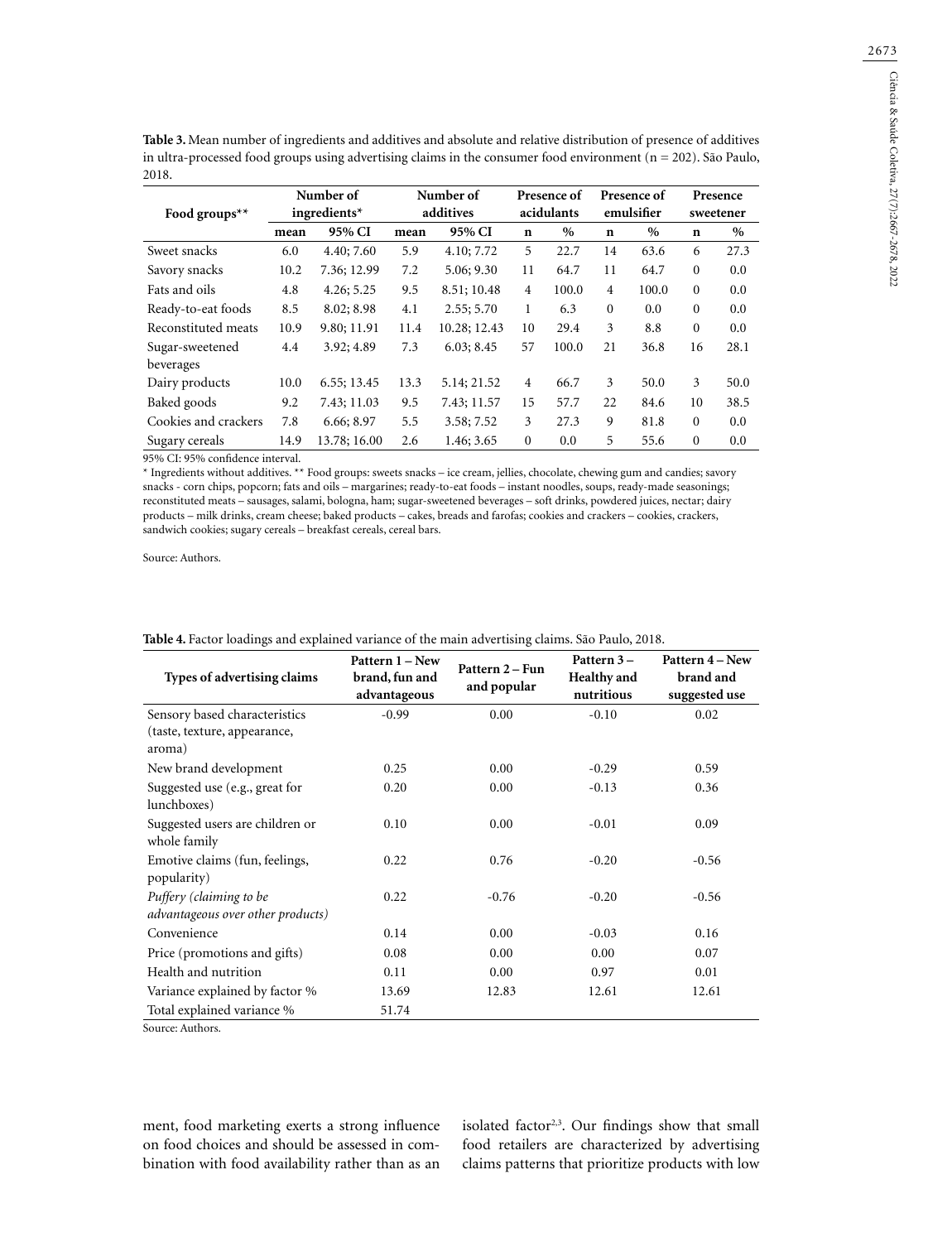**Table 5.** Association between the main patterns retained in the food groups that used advertising claims in the consumer food environment. São Paulo, 2018.

|                    | Pattern 1   |                  | Pattern 2   |                      |             | Pattern 3       | Pattern 4   |                  |
|--------------------|-------------|------------------|-------------|----------------------|-------------|-----------------|-------------|------------------|
| Food groups**      | Coefficient | 95% CI           | Coefficient | 95% CI               | Coefficient | 95% CI          | Coefficient | 95% CI           |
|                    | Referência  |                  | Referência  |                      | Referência  |                 | Referência  |                  |
| Fats and oils*     | Reference   | Reference        | Reference   | Reference            | $-0,27$     | $(-0.91; 0.36)$ | 0,53        | $(-0.09; 1.15)$  |
| Savory snacks      | 1.01        | $(0.39; 1.62)^*$ | $-0.39$     | $(-1.02; 0.24)$      | $-0.27$     | $(-0.91; 0.36)$ | 0.53        | $(-0.09; 1.15)$  |
| Sweet snacks       | 0.06        | $(-0.97; 1.09)$  | $-0.27$     | $(-1.33; 0.78)$      | 0.25        | $(-0.81; 1.32)$ | 0.64        | $(-0.41; 1.68)$  |
| Ready-to-eat foods | 1.13        | $(0.51; 1.75)^*$ | $-0.03$     | $(-0.67; 0.61)$      | 0.07        | $(-0.58; 0.72)$ | 0.03        | $(-0.60; 0.67)$  |
| Reconstituted      | 0.77        | $(0.25; 1.09)^*$ | $-0.79$     | $(-1.32;$            | $-0.09$     | $(-0.64; 0.45)$ | $-0.28$     | $(-0.81; 0.25)$  |
| meats              |             |                  |             | $-0.25$ <sup>*</sup> |             |                 |             |                  |
| Sugar-sweetened    | 0.87        | $(0.39; 1.35)^*$ | $-0.34$     | $(-0.84; 0.15)$      | 0.00        | $(-0.50; 0.50)$ | 0.46        | $(-0.03; 0.95)$  |
| beverages          |             |                  |             |                      |             |                 |             |                  |
| Dairy products     | 1.37        | $(0.50; 2.24)^*$ | 0.05        | $(-0.85; 0.94)$      | $-0.60$     | $(-1.50; 0.31)$ | 0.94        | $(0.05; 1.82)^*$ |
| Baked goods        | 0.83        | $(0.28; 1.38)^*$ | 0.02        | $(-0.54; 0.59)$      | $-0.34$     | $(-0.91; 0.24)$ | 0.16        | $(-0.40; 0.72)$  |
| Cookies and        | 1.14        | $(0.44; 1.84)^*$ | 0.25        | $(-0.47; 0.97)$      | $-0.62$     | $(-1.35; 0.10)$ | $-0.31$     | $(-1.02; 0.41)$  |
| crackers           |             |                  |             |                      |             |                 |             |                  |
| Sugary cereals     | 0.37        | $(-0.38; 1.12)$  | $-0.49$     | $(-1.26; 0.28)$      | 0.66        | $(-0.12; 1.44)$ | 0.12        | $-0.64; 0.88)$   |

The models were adjusted according to the PAHO nutrient profile model: high in at least 1 critical nutrient; p-value < 0.05 .

\* Food group used as a reference for comparison purposes. \*\* Food groups: sweets snacks – ice cream, jellies, chocolate, chewing gum and candies; savory snacks – corn chips, popcorn; fats and oils – margarines; ready-to-eat foods – instant noodles, soups, ready-made seasonings; reconstituted meats – sausages, salami, bologna, ham; sugar-sweetened beverages – soft drinks, powdered juices, nectar; dairy products – milk drinks, cream cheese; baked products – cakes, breads and farofas; cookies and crackers – cookies, crackers, sandwich cookies; sugary cereals – breakfast cereals, cereal bars.

Source: Authors.

nutritional value, showing that the advertising practices used by these establishments should be monitored and evaluated.

Manufactures use a diverse range of marketing strategies in the consumer food environment to increase sales and influence consumers at the time of purchase<sup>6,7</sup>. Our results show that savory snacks, dairy products, ready-to-eat foods, and cookies and crackers used the widest range of advertising claims, including new brand development, suggested use, emotive claims and advantageous over other products. In addition, these foods were high in critical nutrients. This is particularly worrying given the increasing consumption of these foods among children<sup>25</sup> and adolescents<sup>26</sup>. Mass marketing in grocery stores combined with the growing availability of ultra-processed foods has contributed to this problem, as the eating behaviors of this age group are influenced4 by advertising strategies used to promote these types of foods in other media such as television<sup>27</sup>.

A study exploring the marketing and quality of foods sold in supermarket chains in Florianópolis assessed 16 online and printed food promotion leaflets advertising 1,786 foods. The findings showed that the proportion of ultra-processed foods advertised on the leaflets was significantly higher than the proportion of fresh or minimally processed foods  $(p < 0.001)^{28}$ . Although the present study did not assess advertising strategies for fresh or minimally processed foods, it is known that, despite their more limited availability7 ,these foods contribute to an increase in consumption of healthy foods in environments such grocery stores and supermarkets, especially those located in low-income neighborhoods<sup>29</sup>.

Our findings show that dairy products (or milk drinks) had the highest number of ingredients and additives. Studies show that food additives are associated with *inflammation, metabolic* changes and cancer, and can lead to changes in microbiota composition, intestinal barrier and other gastrointestinal disorders<sup>22,21</sup>.

Dairy products accounted for the largest share of claims in Pattern 4. "new brand and suggested use". The Suggested use claim was characterized by the keywords "any time", "any place", "to wake up", "eat together at the table" "great for lunchboxes". In other words, expressions that suggest the ideal time or place to eat or drink the product, including the school environment, or that encourage impulsive eating at any time and in any place. This type of advertising is designed to stimulate overeating and is reflected in an increase in consumption of these foods among Brazilian adolescents. According to the 2017-2018 Household Budget Survey<sup>8</sup>, adoles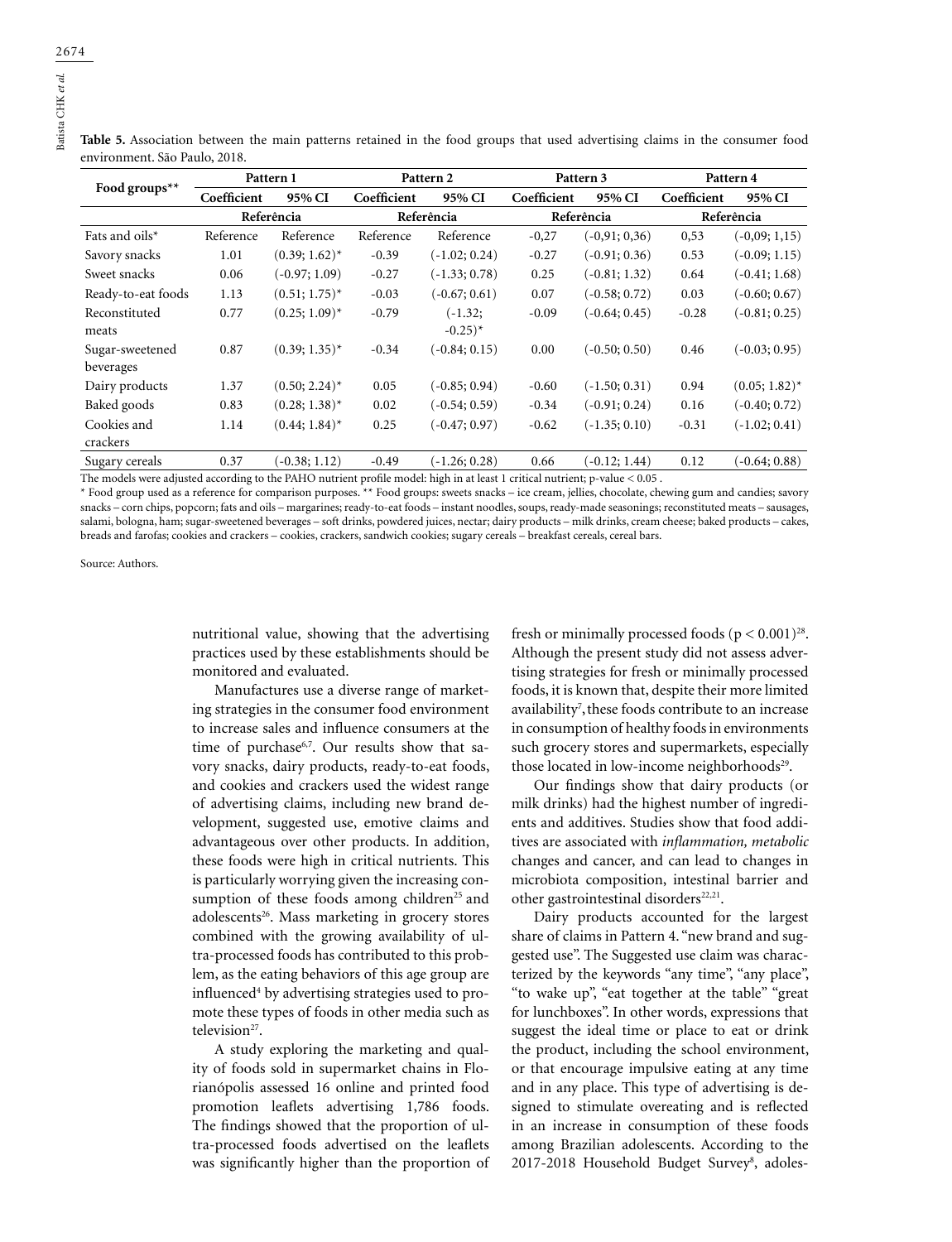cents drink nine times more milk drinks than older people and ultra-processed foods account for 27% the total daily calorie intake among adolescents, compared to only 15.1% in the  $\geq 60$ years age group.

In an attempt to reduce the consumption of ultra-processed foods in Brazil, ANVISA issued new regulations in October 2020<sup>30</sup> governing front-of-package labelling. This type of regulation plays an important role in promoting healthy food choices as food labels provide consumers with information on the nutrient content of foods, potentially reducing intentions to purchase ultra-processed foods due to improved perceptions of the healthiness of these products<sup>31</sup>. The new regulation means customers are able to identify foods with high levels of critical nutrients from the warning labels on the front of the packaging. However, based on the INFOR-MAS protocols designed to help monitor and benchmark food environments, Brazil also needs to push forward measures to regulate the quality of food sold by food retailers and the advertising strategies used in these environments, which in this study were associated with food groups made up of nutritionally unbalanced foods.

The patterns of advertising claims found in this study show that food retailers and manufacturers use a broad range of different strategies to increase sales and stimulate consumption. These strategies can influence consumers' perceptions of the healthiness of products, leading them to buy certain foods because they believe they are healthy, advantageous or nutritionally superior to others<sup>14</sup>.

Ultra-processed food advertising is a barrier to healthy eating<sup>4</sup>. In this regard, the findings of this study provide a deeper understanding of the consumer food environment as a barrier to healthy eating, especially in small retailers, which are present in the majority of Brazilian municipalities and play a fundamental role in supplying food in areas located in urban peripheries with lower socioeconomic status<sup>5</sup>. In addition, the findings highlight the need to broaden discussions regarding the monitoring of food availability and marketing in food retailers. With new reg-

ulations in Brazil stipulating that food and drink products high in sodium, fats or sugar must be labelled with front-of-pack nutritional warnings due to come into force next year, the country could see an increase in these types of marketing strategies in the food environment, as witnessed in Mexico when similar regulations were introduced<sup>32</sup>.

One of the strengths of this study is that it characterized consumer food environment variables (presence of advertising claims, nutrient profile, and main ingredients and additives), while other studies have focused on specific aspects such as labels, prices or food availability. Our findings therefore provide a more detailed insight into the consumer food environment, especially in low-income areas. Limitations include the fact that the sample was selected using convenience sampling and is not representative of small food retailers. However, the increase in market concentration in the hands of large supermarket chains affects and homogenizes the sales practices and marketing strategies adopted by small food retailers7 , which are similar across different regions of Brazil.

In conclusion, our findings show that a range of different advertising strategies are used in the aisles and on the shelves of small retailers in the Metropolitan Region of Sao Paulo to promote nutritionally unbalanced ultra-processed foods containing various types of food additives. The "new brand, fun and advantageous" pattern was particularly associated with savory snacks, ready-to-eat foods, dairy products and cookies, and all items (100%) in these groups were high in at least one critical nutrient. In addition, the average number of additives contained in dairy products was 13. The findings show that specific advertising patterns were used in the stores to promote certain types of ultra-processed foods. The type of advertising claims used, ranging from the launch of new products to fun, emotive, health and well-being claims, influence food choices in these environments and encourage the consumption of unhealthy foods, underlining the need to develop policies and actions to regulate the consumer food environment in Brazil.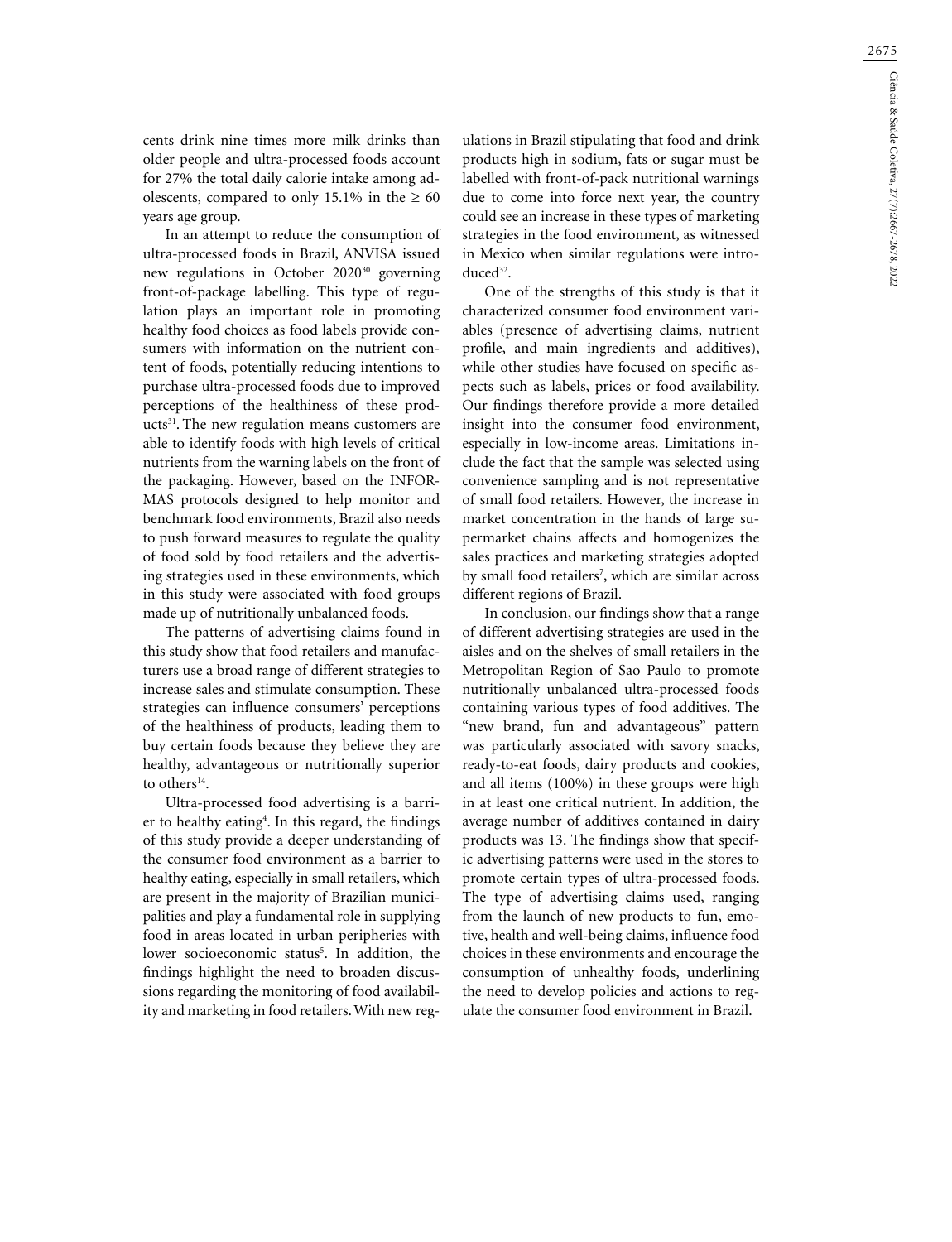## **Collaborations**

CHK Batista contributed substantially to study conception, planning and data analysis and interpretation; FHM Leite contributed substantially to data analysis and revising the manuscript critically for important intellectual content; CA Borges contributed to data analysis and interpretation and revising the manuscript. All authors approved the final version to be published.

## **Funding**

Fundação de Amparo à Pesquisa do Estado de São Paulo (FAPESP) 2016/12766-6.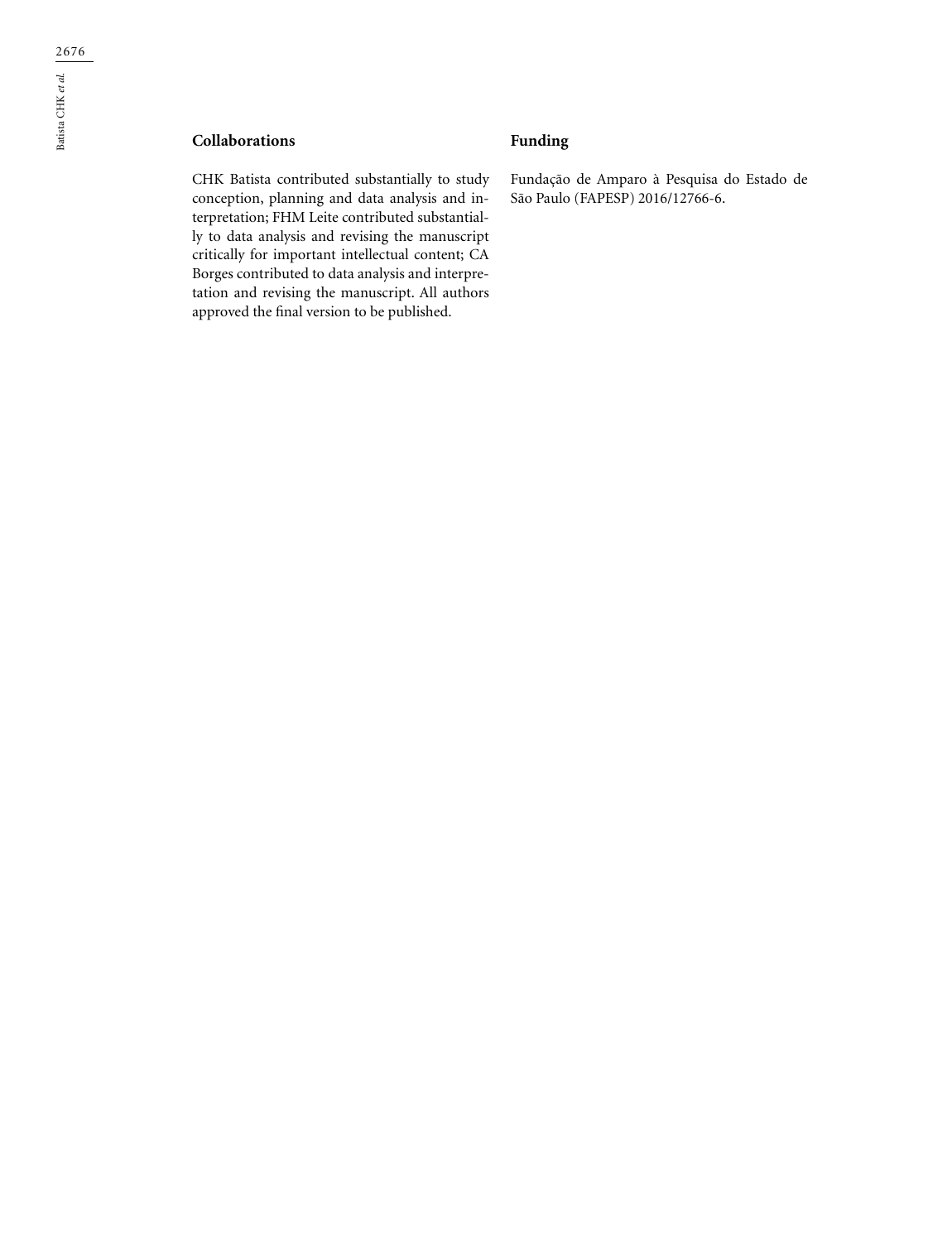#### **References**

- 1. The High Level Panel of Experts on Food Security and Nutrition Committee. *Nutrition and food systems: a report by the High Level Panel of Experts on Food Security and Nutrition of the Committee on World Food Security*. Rome: High Level Panel of Experts on Food Security and Nutrition of the Committee on World Food Security; 2017.
- 2. Downs SM, Ahmed S, Fanzo J, Herforth A. Food environment typology: advancing an expanded definition, framework, and methodological approach for improved characterization of wild, cultivated, and built food environments toward sustainable diets. *Foods* 2020;  $9(4):532.$
- 3. Glanz K, Sallis JF, Saelens BE, Frank LD. Healthy nutrition environments: concepts and measures. *Am J Health Promot* 2005; 19(5):330-333.
- 4. Brasil. Ministério da Saúde (MS). Secretaria de Atenção à Saúde. Departamento de Atenção Básica. *Guia alimentar para a população brasileira*. 2.ed. Brasília: MS; 2014.
- 5. Executive Secretariat of the Interministerial Chamber for Food and Nutrition Security (CAISAN). Mapeamento dos desertos alimentares no Brasil. 2018. [acessado 2021 mai 17]. Disponível em: https://aplicacoes. mds.gov.br/sagirmps/noticias/arquivos/files/Estudo\_ tecnico\_mapeamento\_desertos\_alimentares.pdf
- 6. Dannefer R, Williams DA, Baronberg S, Silver L. Healthy bodegas: increasing and promoting healthy foods at corner stores in New York City. *Am J Public Health* 2012; 102(10):e27-31.
- 7. Houghtaling B, Serrano EL, Kraak VI, Harden SM, Davis GC, Misyak SA. A systematic review of factors that influence food store owner and manager decision making and ability or willingness to use choice architecture and marketing mix strategies to encourage healthy consumer purchases in the United States, 2005-2017. *Int J Behav Nutr Phys Act* 2019; 16(1):5.
- 8. Instituto Brasileiro de Geografia e Estatística (IBGE). *Household budget survey, 2017-2018: First results*. Rio de Janeiro: IBGE; 2019.
- 9. Monteiro CA, Cannon G, Levy RB, Moubarac JC, Louzada ML, Rauber F, Khandpur N, Cediel G, Neri D, Martinez-Steele E, Baraldi LG, Jaime PC. Ultra -processed foods: what they are and how to identify them. *Public Health Nutr* 2019; 22(5):936-941.
- 10. Machado PP, Claro RM, Martins APB, Costa JC, Levy RB. Is food store type associated with the consumption of ultra-processed food and drink products in Brazil? *Public Health Nutr* 2018; 21(1):201-209.
- 11. Duran AC. *Ambiente alimentar urbano em São Paulo, Brasil: avaliação, desigualdades e associação com consumo alimentar* [tese]. São Paulo: Faculdade de Saúde Pública da USP; 2013.
- 12. Mcginnis JM, Gootman J, Kraak VI, editors. *Food marketing to children and youth: Threat or opportunity?* Washington: National Academy Press; 2006.
- 13. Wakabayashi J, Alzamora Ruiz J, Guerrero C. La influencia de los objetivos de compra en la efectividad de las acciones de trade marketing dentro de los supermercados. *Estudios Gerenciales* 2018; 34(146):42- 51.
- 14. Acton RB, Hammond D. Do manufacturer 'nutrient claims' influence the efficacy of mandated front-ofpackage labels? *Public Health Nutr* 2018; 21(18):3354- 3359.
- 15. Lopes ACS, Menezes MC, Araújo ML. O ambiente alimentar e o acesso a frutas e hortaliças: "Uma metrópole em perspectiva". *Saude Soc* 2017; 26(3):764-773.
- 16. Organização Pan-Americana de Saúde (OPAS). Modelo de perfil nutricional da Organização Pan-Americana de Saúde. Washington: OPAS; 2016.
- 17. Parente J. *Varejo no Brasil: gestão e estratégia*. São Paulo: Atlas; 2000.
- 18. Borges CA, Scaciota LL, Gomes ATS, Serafim P, Jaime PC. *Manual de aplicação de instrumento de auditoria do ambiente alimentar baseado na nova classificação de alimentos do Guia Alimentar (NOVA)*. São Paulo: Faculdade de Saúde Pública da USP; 2018.
- 19. Kelly B. *INFORMAS Protocol: Food Promotion Module: Food Marketing – Television Protocol*. Auckland; The University of Auckland; 2017.
- 20. Partridge D, Lloyd KA, Rhodes JM, Walker AW, Johnstone AM, Campbell BJ. Food additives: Assessing the impact of exposure to permitted emulsifiers on bowel and metabolic health – introducing the FADiets study. *Nutr Bull* 2019; 44(4):329-349.
- 21. Chazelas E, Deschasaux M, Srour B, Kesse-Guyot E, Julia C, Alles B, Druesne-Pecollo N, Galan P, Hercberg S, Latino-Martel P, Esseddik Y, Szabo F, Slamich P, Gigandet S, Touvier M. Food additives: distribution and co-occurrence in 126,000 food products of the French market. *Sci Rep* 2020; 10(1):3980.
- 22. World Health Organization (WHO). *Nutrient profile model*. Copenhagen: WHO; 2015.
- 23. Ricardo CZ, Peroseni IM, Mais LA, Martins APB, Duran AC. Trans fat labeling information on Brazilian packaged foods. *Nutrients* 2019;11(9):2130.
- 24. Fortes MF, Borges CA, Miranda WC, Jaime PC. Mapeando as desigualdades socioeconômicas na distribuição do comércio varejista local. *Segur Aliment Nutr* 2018; 25(3):45-58.
- 25. Libanio IFF, Correa RS, Monteiro AS, Vallandro JP. Consumo de alimentos ultraprocessados em crianças atendidas pelo serviço de Atenção Básica na região sul do Brasil. *Int J Nutrol* 2019; 12(1):35-40.
- 26. Instituto Brasileiro de Geografia e Estatística (IBGE). *Pesquisa Nacional de Saúde do Escolar: 2012*. Rio de Janeiro: IBGE; 2013.
- 27. Leite FHM, Mais LA, Ricardo CZ, Andrade GC, Guimarães JS, Claro RM, Duran ACDFL, Martins APB. Nutritional quality of foods and non-alcoholic beverages advertised on Brazilian free-to-air television: a cross-sectional study. *BMC Public Health* 2020; 20(1):385.
- 28. Camargo AM, Farias JP, Mazzonetto AC, Dean M, Fiates GMR. Content of Brazilian supermarket circulars do not reflect national dietary guidelines. *Health Promot Int* 2019; 35(5):1052-1060.